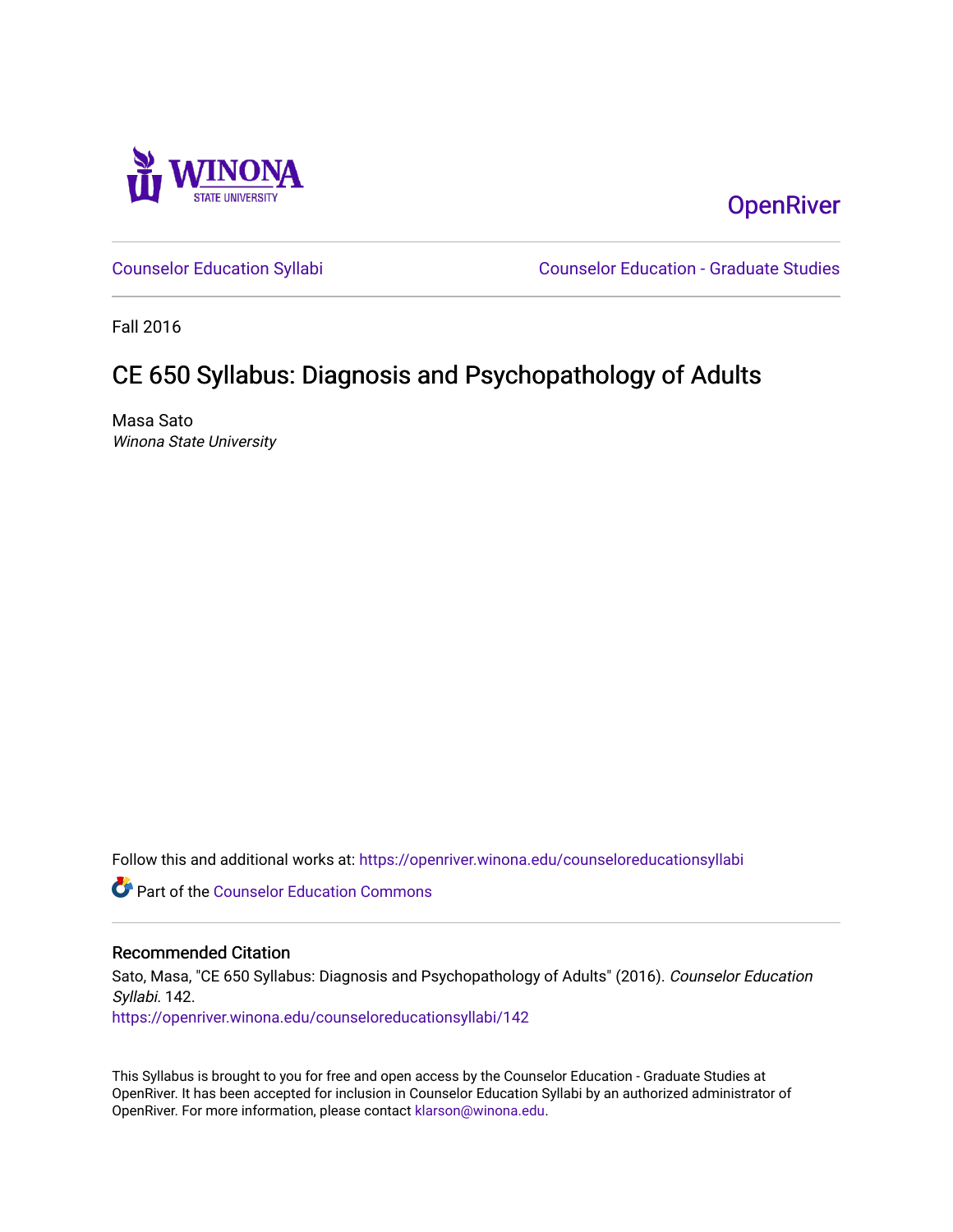

Winona State University College of Education Counselor Education Department CE 650 Diagnosis and Psychopathology of Adults Fall 2016

**Instructor:** Masa Sato, Assistant Professor, EdD,LPCC-S,LMFT-S,LADC-S,RPT **Office Location:** WSU-Winona, 113 Gildemeister Hall Phone: 507-457-5542; Fax: 507-457-5882 **E-mail:** msato@winona.edu **Office Hours:** Monday, Tuesdays, & Wednesday, 2 pm to 5 pm, or by appointment

# **GENERAL COURSE INFORMATION**

**Course Information:** Thursdays, 5:00 to 8:00 PM, WSU-Rochester, East Hall 237

**Course Description:** The purpose of this course is to introduce students to the etiology and classification of mental disorders as defined by the *Diagnostic and Statistical Manual of Mental Disorders,* **Fifth Edition** *(DSM-5).* Students will learn to utilize diagnostic information to conduct diagnostic interviews, conceptualize the presenting problem, and write diagnostic assessments in order to facilitate case management, treatment plan development, and therapeutic interventions with people seeking/receiving mental health counseling services. Instructional methodology will include lectures, case studies presented in class, diagnostic activities using dyadic and small group activities, and other instructional modalities designed to facilitate the learning process. Prerequisites: Admission to Counselor Education Department programs at WSU

## **Texts:**

Required:

American Psychiatric Association. (2013). *Diagnostic and statistical manual of mental disorders, 5th Ed*. Washington, DC: American Psychiatric Association. ISBN-13: 978-0890425558, ISBN-10: 0890425558

Sommers-Flanagan, J. & Sommers-Flanagan, R. (2014) *Clinical interviewing, 5th Ed.* Hoboken, NJ: John Wiley & Sons, Inc. ISBN-13: 978-1118270042, ISBN-10: 1118270045

Suggested:

Barnhill, J. W. (Ed.). (2014). *DSM-5 clinical cases. 3rd Ed.* Washington, DC: American Psychiatric Association. ISBN-13: 978-1585624638 ISBN-10: 1585624632

Dziegielewski, S. F. (2015). *DSM-5 in action.* New York, NY: John Wiley & Sons, Inc.

- American Psychiatric Association. (2013). *Desk reference to the diagnostic criteria from DSM-5.* Washington, DC: American Psychiatric Association.
- Wiger, D. E. & Huntley, D. K. (2002). *Essentials of interviewing.* New York, NY: John Wiley & Sons, Inc.
- Maruish, M. E. (2002). *Essentials of treatment planning.* New York, NY: John Wiley & Sons, Inc.
- Jongsma, A. E., Peterson, L. M. & Bruce, T. J. (2014). *The complete adult psychotherapy treatment planner, 5th Ed.* New York: N.Y.: John Wiley & Sons, Inc.
- Wiger, D. E. (2012). *The psychotherapy documentation primer, 3rd Ed.* Hoboken, NJ: John Wiley & Sons, Inc. ISBN-13: 978-0470903964 ISBN-10: 0470903961
- Wiger, D. E. (2009). The clinical documentation sourcebook,  $4<sup>th</sup>$  Ed. Hoboken, NJ: John Wiley & Sons, Inc. ISBN-13: 978-0470527788 ISBN-10: 0470527781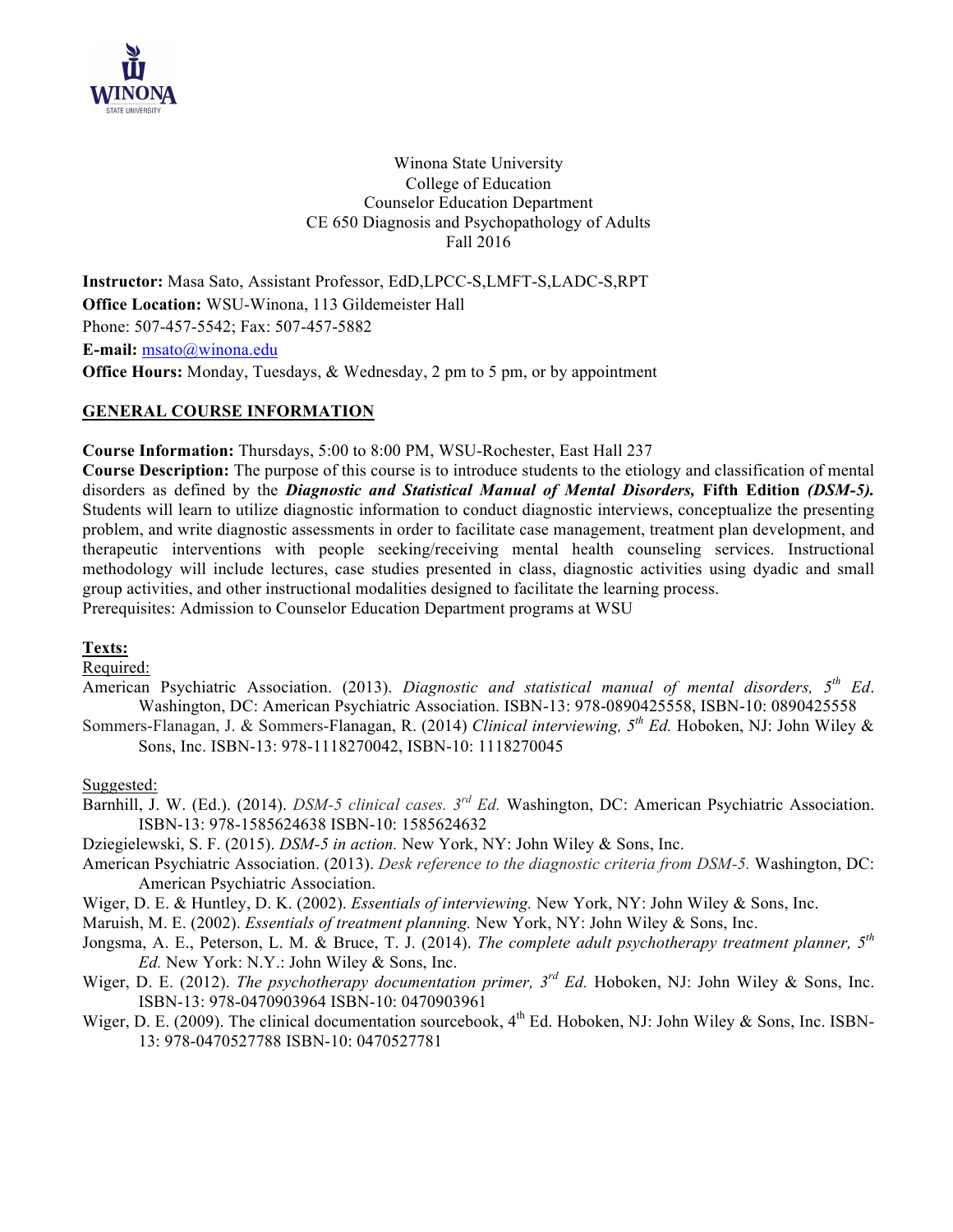

# **Course Objectives:**

- 1. Build an understanding of the basic principles of etiology, diagnosis, and treatment of mental and emotional disorders for adults.
- 2. Develop and demonstrate an understanding of the classification system used in the diagnosis of mental disorders.
- 3. Learn the diagnostic criteria for each of the categories of mental disorders.
- 4. Learn to make differential diagnoses.
- 5. Gain skills in developing and articulating clinical hypotheses of psychopathological behavior based on the assessment of behavioral and emotional data as well as mental status evaluation.
- 6. Learn to translate dysfunctional behavior, emotional disturbance and mental deficit into appropriate DSM categories.
- 7. Develop and implement appropriate treatment plans based on the gathering and synthesis of relevant information such as medical and mental health history, current symptoms, and assessment results.
- 8. Become familiar with managed care issues such as reimbursement, right to practice, access and privileges within the system.
- 9. Examine the ethical, legal, and therapeutic considerations relevant to the practice of mental health counseling.
- 10. Consider the multicultural issues inherent in the practice of mental health counseling.

# **2009 COUNCIL FOR ACCREDITATION OF COUNSELING AND RELATED EDUCATIONAL PROGRAMS (CACREP) RELATED STANDARDS:**

| <b>2009 CACREP STANDARDS</b>                                                                                                   | <b>LOCATION OF EVALUATION</b>   |                             |                                                       |                                |
|--------------------------------------------------------------------------------------------------------------------------------|---------------------------------|-----------------------------|-------------------------------------------------------|--------------------------------|
| <b>CE 650</b>                                                                                                                  | Lecture,<br>group<br>discussion | Case<br>studies<br>in class | <b>Diagnostic</b><br>Interview/<br><b>Assessments</b> | Journal<br>Article<br>Critique |
| <b>FOUNDATIONS</b>                                                                                                             |                                 |                             |                                                       |                                |
| A. Knowledge                                                                                                                   | X                               | X                           | X                                                     |                                |
| A2. Understands ethical and legal considerations specifically<br>related to the practice of clinical mental health counseling. |                                 |                             |                                                       |                                |
| A3. Understands the roles and functions of clinical mental                                                                     |                                 |                             |                                                       |                                |
| health counselors in various practice settings and the                                                                         | X                               | X                           | X                                                     |                                |
| importance of relationships between counselors and other                                                                       |                                 |                             |                                                       |                                |
| professionals, including interdisciplinary treatment teams.                                                                    |                                 |                             |                                                       |                                |
| A6. Recognizes the potential for substance use disorders to                                                                    |                                 |                             |                                                       |                                |
| mimic and coexist with a variety of medical and psychological                                                                  | X                               | X                           | X                                                     | X                              |
| disorders.                                                                                                                     |                                 |                             |                                                       |                                |
| <b>COUNSELING, PREVENTION, AND INTERVENTION</b>                                                                                |                                 | X                           | X                                                     |                                |
| C. Knowledge<br>C2. Knows the etiology, the diagnostic process and                                                             | X                               |                             |                                                       |                                |
|                                                                                                                                |                                 |                             |                                                       |                                |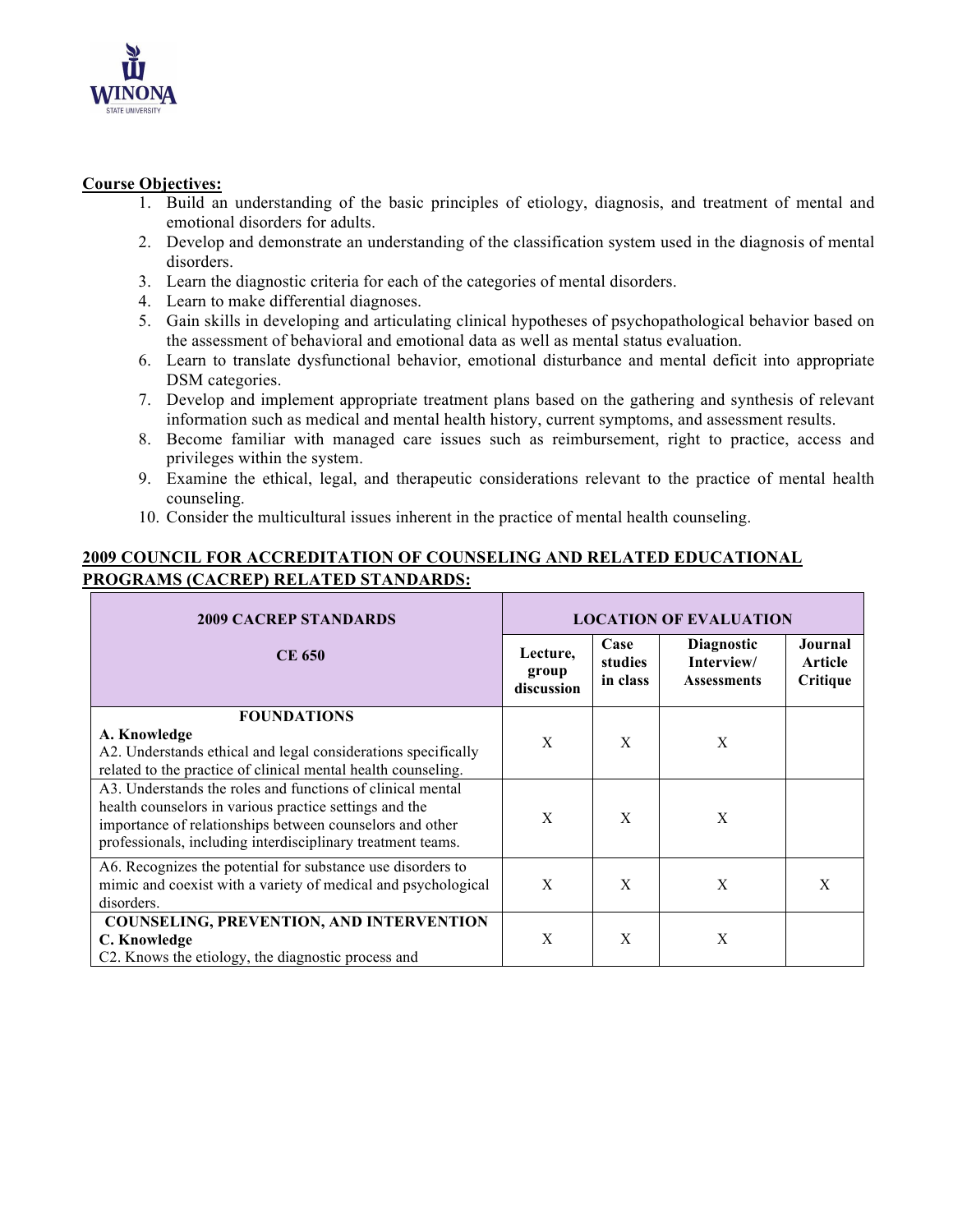

| nomenclature, treatment, referral, and prevention of mental                                                    |             |             |                           |   |
|----------------------------------------------------------------------------------------------------------------|-------------|-------------|---------------------------|---|
| and emotional disorders.                                                                                       |             |             |                           |   |
| C3. Knows the models, methods, and principles of program                                                       |             |             |                           |   |
| development and service delivery (e.g., support groups, peer                                                   | $\mathbf X$ |             | X                         |   |
| facilitation training, parent education, self-help).                                                           |             |             |                           |   |
|                                                                                                                |             |             |                           |   |
| C5. Understands the range of mental health service delivery-                                                   |             |             |                           |   |
| such as inpatient, outpatient, partial treatment and aftercare-                                                | $\mathbf X$ | X           | X                         |   |
| and the clinical mental health counseling services network.                                                    |             |             |                           |   |
| C7. Knows the principles, models, and documentation formats                                                    |             |             | $\mathbf X$               |   |
| of biopsychosocial case conceptualization and treatment                                                        | X           |             |                           |   |
| planning.<br>C8. Recognizes the importance of family, social networks, and                                     |             |             |                           |   |
|                                                                                                                |             |             |                           |   |
| community systems in the treatment of mental and emotional                                                     | X           | X           | X                         |   |
| disorders.<br><b>D. Skills and Practices</b>                                                                   |             |             |                           |   |
| D1. Uses the principles and practices of diagnosis, treatment,                                                 |             |             |                           |   |
|                                                                                                                | $\mathbf X$ |             | $\boldsymbol{\mathrm{X}}$ |   |
| referral, and prevention of mental and emotional disorders to<br>initiate, maintain, and terminate counseling. |             |             |                           |   |
|                                                                                                                |             |             |                           |   |
| D2. Applies multicultural competencies to clinical mental                                                      |             |             |                           |   |
| health counseling involving case conceptualization, diagnosis,                                                 | $\mathbf X$ | X           | X                         |   |
| treatment, referral, and prevention of mental and emotional                                                    |             |             |                           |   |
| disorders.                                                                                                     |             |             |                           |   |
| D9. Demonstrates the ability to recognize his or her own                                                       |             |             |                           |   |
| limitations as a clinical mental health counselor and to seek                                                  | $\mathbf X$ |             | $\mathbf X$               |   |
| supervision or refer clients when appropriate.                                                                 |             |             |                           |   |
| <b>DIVERSITY AND ADVOCACY</b>                                                                                  |             |             |                           |   |
|                                                                                                                |             |             |                           |   |
| E. Knowledge                                                                                                   |             |             |                           |   |
| E1. Understands how living in a multicultural society affects                                                  | $\mathbf X$ |             |                           |   |
| clients who are seeking clinical mental health counseling                                                      |             |             |                           |   |
| services.                                                                                                      |             |             |                           |   |
| <b>F. Skills and Practices</b>                                                                                 |             |             |                           |   |
| F3. Demonstrates the ability to modify counseling systems,                                                     |             |             |                           |   |
| theories, techniques, and interventions to make them culturally                                                | $\mathbf X$ | X           | X                         |   |
| appropriate for diverse populations.                                                                           |             |             |                           |   |
| <b>ASSESSMENT</b>                                                                                              |             |             |                           |   |
| G. Knowledge                                                                                                   |             |             |                           |   |
| G1. Knows the principles and models of assessment, case                                                        |             |             |                           |   |
| conceptualization, theories of human development, and                                                          | Χ           | Χ           | X                         |   |
| concepts of normalcy and psychopathology leading to                                                            |             |             |                           |   |
| diagnoses and appropriate counseling treatment plans.                                                          |             |             |                           |   |
| G2. Understands various models and approaches to clinical                                                      |             |             |                           |   |
| evaluation and their appropriate uses, including diagnostic                                                    |             |             |                           |   |
| interviews, mental status examinations, symptom inventories,                                                   | $\mathbf X$ | $\mathbf X$ | $\mathbf X$               | X |
| and psychoeducational and personality assessments.                                                             |             |             |                           |   |
| G4. Identifies standard screening and assessment instruments                                                   |             |             |                           |   |
| for substance use disorders and process addictions.                                                            | X           | X           | $\mathbf X$               |   |
| <b>H. Skills and Practices</b>                                                                                 |             |             |                           |   |
| H1. Selects appropriate comprehensive assessment                                                               |             |             |                           |   |
| interventions to assist in diagnosis and treatment planning,                                                   | $\mathbf X$ | $\mathbf X$ | $\mathbf X$               |   |
| with an awareness of cultural bias in the implementation and<br>interpretation of assessment protocols.        |             |             |                           |   |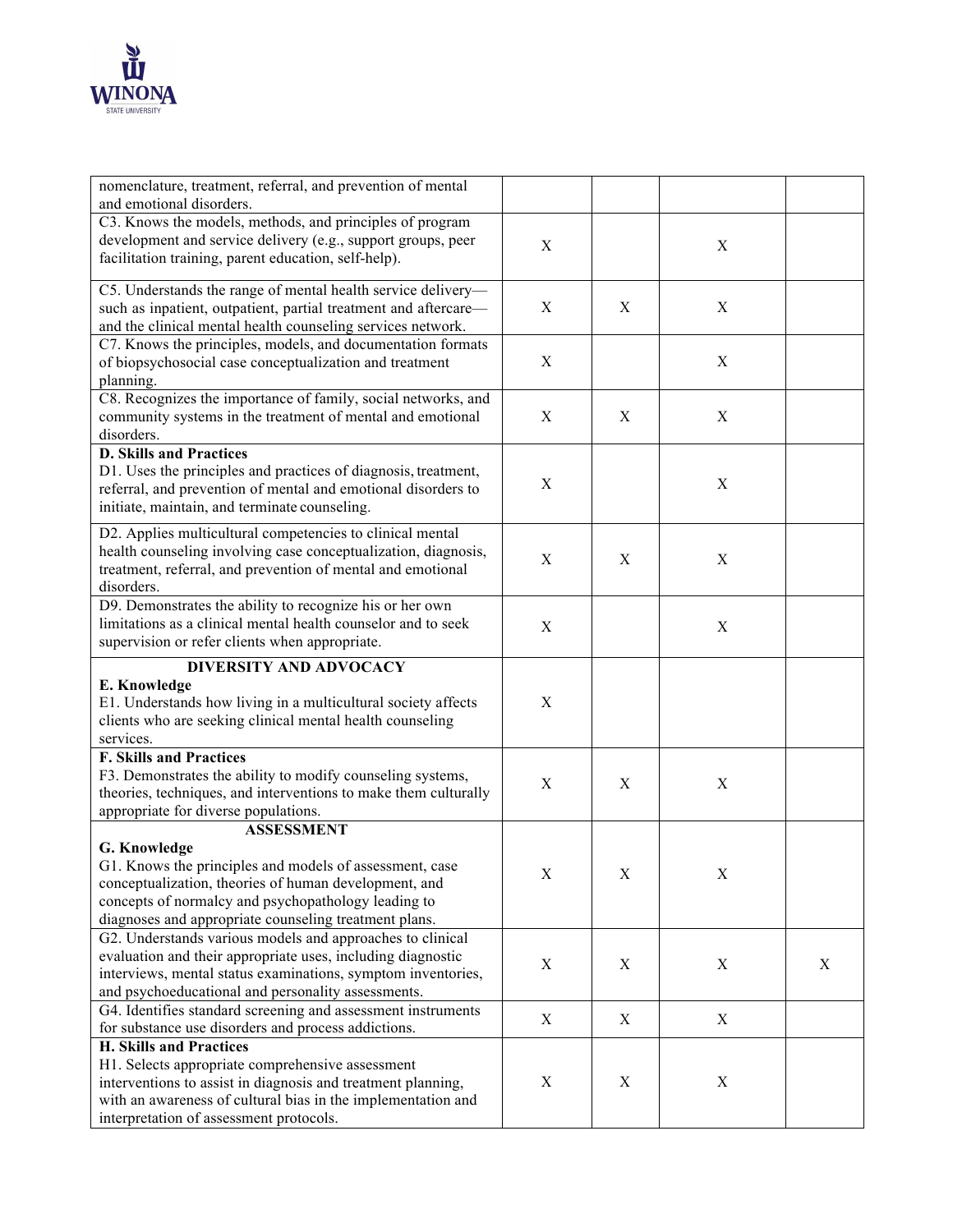

| H2. Demonstrates skill in conducting an intake interview, a<br>mental status evaluation, a biopsychosocial history, a mental<br>health history, and a psychological assessment for treatment<br>planning and caseload management.                                           | $\mathbf X$ | $\mathbf X$ | X           | X           |
|-----------------------------------------------------------------------------------------------------------------------------------------------------------------------------------------------------------------------------------------------------------------------------|-------------|-------------|-------------|-------------|
| H3. Screens for addiction, aggression, and danger to self<br>and/or others, as well as co-occurring mental disorders.                                                                                                                                                       | X           | $\mathbf X$ | $\mathbf X$ |             |
| H4. Applies the assessment of a client's stage of dependence,<br>change, or recovery to determine the appropriate treatment<br>modality and placement criteria within the continuum of care.                                                                                | X           | $\mathbf X$ | X           |             |
| <b>RESEARCH AND EVALUATION</b><br>I. Knowledge<br>I1. Understands how to critically evaluate research relevant to<br>the practice of clinical mental health counseling.                                                                                                     | $\mathbf X$ | $\mathbf X$ | $\mathbf X$ | X           |
| I3. Knows evidence-based treatments and basic strategies for<br>evaluating counseling outcomes in clinical mental health<br>counseling.                                                                                                                                     | X           |             | $\mathbf X$ | $\mathbf X$ |
| <b>J. Skills and Practices</b><br>J1. Applies relevant research findings to inform the practice of<br>clinical mental health counseling.                                                                                                                                    | X           |             | X           | X           |
| <b>DIAGNOSIS</b><br>K. Knowledge<br>K1. Knows the principles of the diagnostic process, including<br>differential diagnosis, and the use of current diagnostic tools,<br>such as the current edition of the Diagnostic and Statistical<br>Manual of Mental Disorders (DSM). | $\mathbf X$ | $\mathbf X$ | $\mathbf X$ | X           |
| K2. Understands the established diagnostic criteria for mental<br>and emotional disorders, and describes treatment modalities<br>and placement criteria within the continuum of care.                                                                                       | X           | $\mathbf X$ | $\mathbf X$ | $\mathbf X$ |
| K3. Knows the impact of co-occurring substance use disorders<br>on medical and psychological disorders.                                                                                                                                                                     | X           | X           | $\mathbf X$ | X           |
| K4. Understands the relevance and potential biases of<br>commonly used diagnostic tools with multicultural<br>populations.                                                                                                                                                  | X           | X           | $\mathbf X$ |             |
| <b>L. Skills and Practices</b><br>L1. Demonstrates appropriate use of diagnostic tools,<br>including the current edition of the DSM, to describe the<br>symptoms and clinical presentation of clients with mental and<br>emotional impairments.                             | X           | $\mathbf X$ | X           | X           |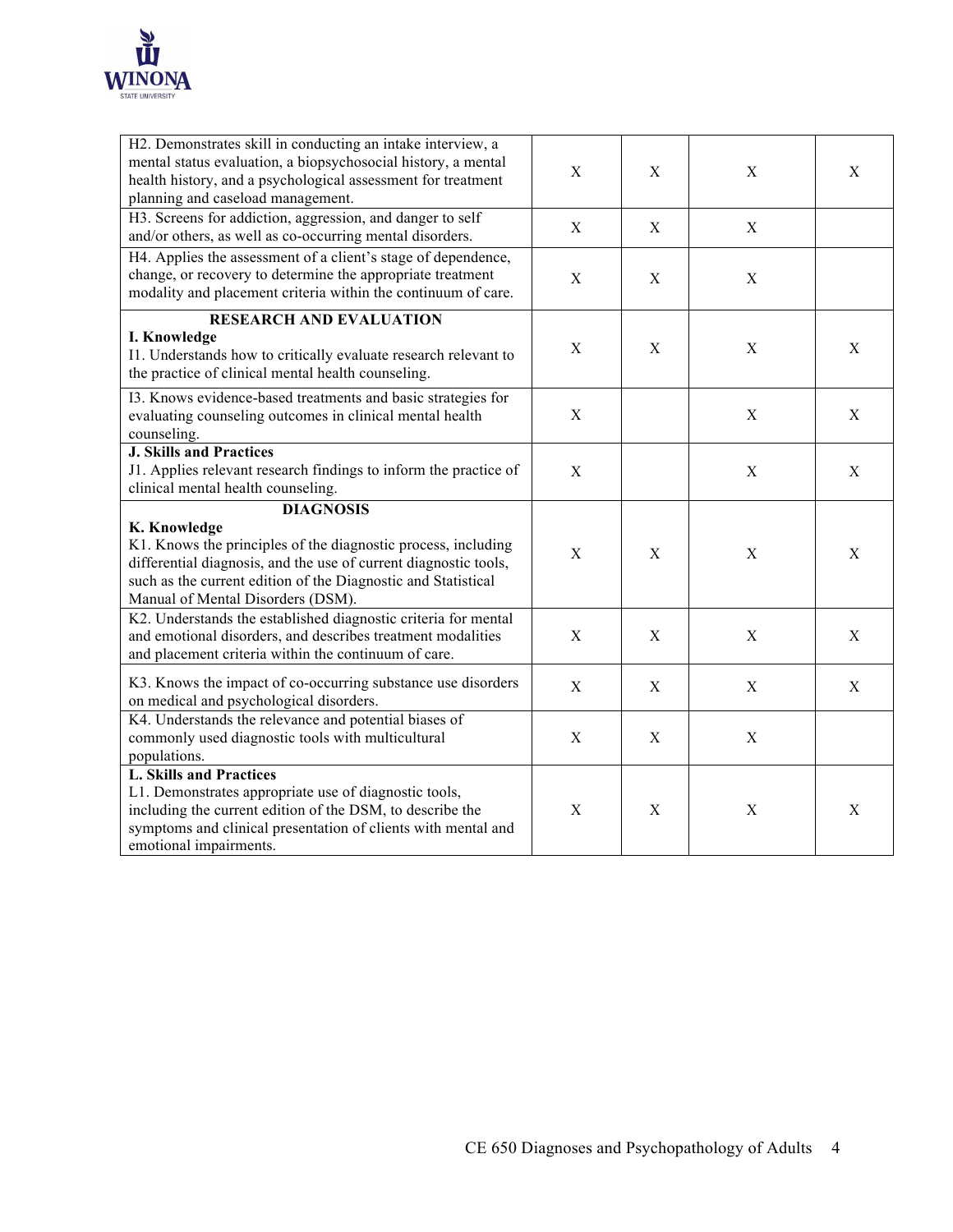

#### **Course Requirements:**

**1. Attendance and Participation (14):** Attendance and participation in classroom activities are essential in order for the student to gain full benefit from this course. Throughout the course students will be required to critically evaluate, synthesize and articulate reading materials and information presented in class in order to develop intake, diagnosis, and treatment planning skills. Dyadic and small group diagnostic activities, assigned readings, and class discussions will serve as the foundation for achieving course learning outcomes. Students are expected to attend and contribute to the class by presenting their ideas, reactions, questions, and concerns in relation to class discussions. Students are expected to prepare for class by completing all readings and exercises assigned as scheduled prior to the class meeting. Students are required to bring the required textbooks to each class meeting and *attend all class sessions*. If there is a need to miss a class due to an emergency, a student is expected to contact the instructor before s/he misses a class. If it is necessary to miss more than two classes for any reason, the student should withdraw from the course.

 Note: Weather will undoubtedly interfere with class at times. Make smart decisions about winter travel and consult instructor before class time if possible regarding absences. In addition to the WSU homepage and local TV alerts, the instructor will provide updates about cancellations via email by 4 pm on the day of class. Absences due to extreme weather conditions will not result in points taken off final grade.

**2. Journal Article Critiques (11):** Students are responsible for locating one scholarly articles related to psychiatric diagnosis, diagnostic interview, or diagnostic assessment. Students will read the article and write a paper that is a 4-5 page, double-spaced critique which should contain the following: A cover page, one paragraph summarizing the article, one paragraph describing the pros and cons of the article, and one paragraph describing your opinion of the article, and a separate reference page. Therefore, body of the writing is 2-3 pages. The paper must be written in the APA format and submitted via the Drop Box in D2L. You have to have your paper reviewed by a writing tutor before submission. Be careful of plagiarizing which is basically not citing what you borrow from someone else.

**3. Case studies (50):** Clinical cases will be provided in class. Students will identify differential diagnoses in these cases by using DSM-5 criteria both individually and as a group of three students. Final diagnoses will be turned in after each discussion. In the process, you will formulate a Dx cheat sheet for diagnostic interviews.

**4. Movies (95):** Students will individually take notes on a diagnostic assessment form as they watch an assigned movie prior to each class. Small groups of students will discuss the notes (5 points each) and work on a diagnostic assessment based on the movie. DSM-5 criteria will be used when developing the diagnostic assessment. A representative group member will write up a comprehensive diagnostic assessment (DA) for each week (20 points each) instead of submitting a note. Each group member will submit a total of 3 comprehensive DAs. The rest of students will turn in the hard copies of notes after each discussion. Comprehensive DAs are to be submitted in the Drop Box on D2L.

**5. Case scenario/genogram/WHODAS/playing a role of a client (25):** Students will identify a person whom they know well (including themselves) and whose life is impacted by mental health. They write a case scenario based on the person's life story. They will first construct a simple family genogram and write a case scenario based on their knowledge. Please be mindful of confidentiality and alter identifiable information when you write a case scenario. Students may have to make up information if they do not have sufficient information. Students as clients also fill out WHODAS prior to diagnostic interviews (DI) and are to give it to their interviewer at the beginning of each interview. Students as clients submit a copy of WHODAS along with your case scenario and genogram to Drop Box on D2L. When students conduct DIs, other students play a role of a client and are interviewed based on their own case scenarios. Please do NOT give the written case scenario or genogram to interviewers. Interviewers are to obtain the information through DI.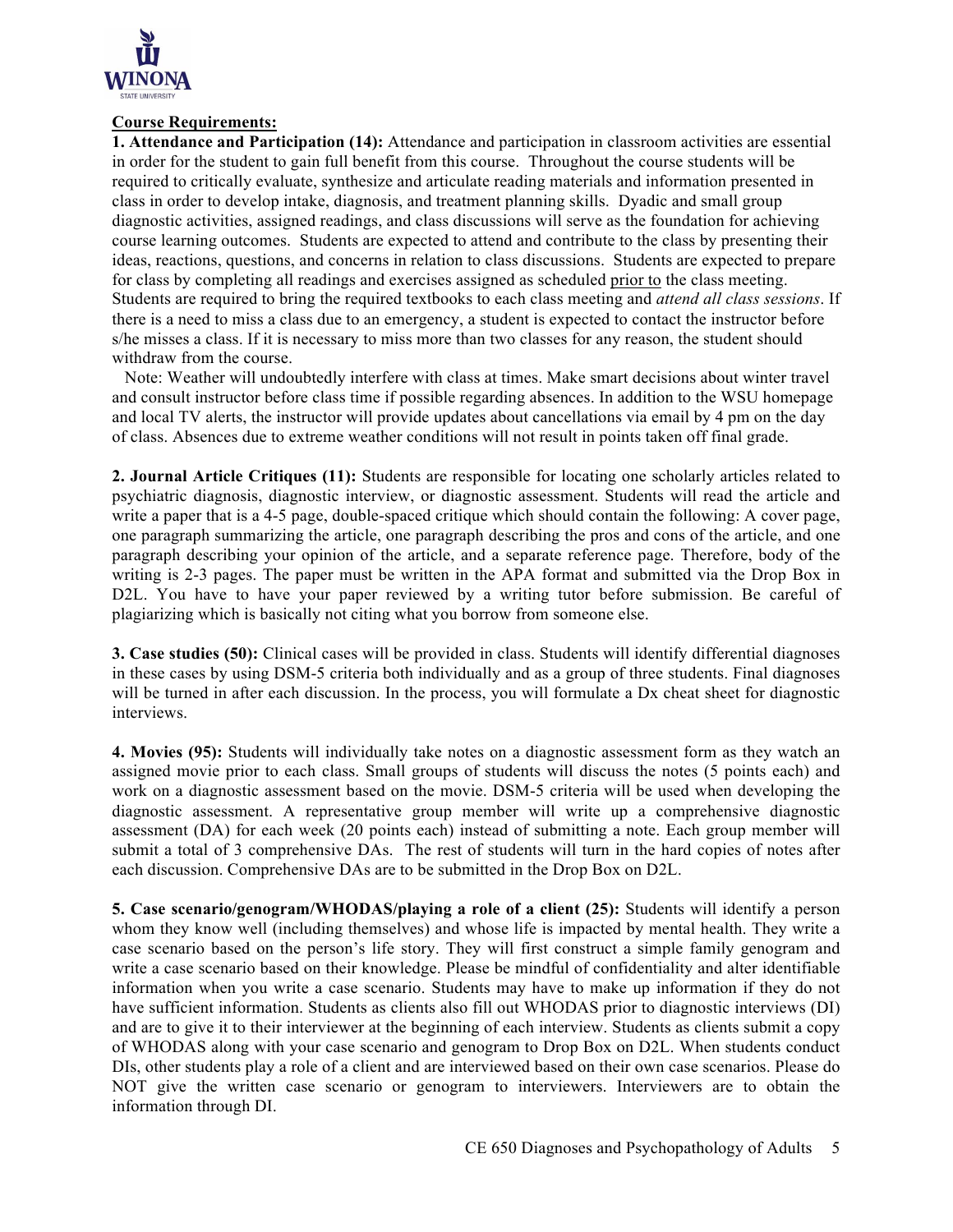

**6. Diagnostic interview (100):** Students will conduct two diagnostic interviews for 50 minutes each (15 points each) and write a comprehensive diagnostic assessment (20 points each) based on each interview. These interviews will be recorded for review. Students are also to write a reflection paper (2-3 pages) based on your experiences and the review of recording (15 points each). In these papers, you are to discuss how your experience was, what you noticed, what went well, what did not go well, and what to improve for the next diagnostic interview. Be sure to include the feedback from your peers. Throughout the semester, you will formulate a Dx cheat sheet to use in these interviews.

## **Policy on Late or Unfinished Assignments:**

Late work is not accepted except in extreme circumstances and only with prior permission of the instructor. IMPORTANT: A grade of Incomplete (IP) will not be awarded except under extraordinary circumstances such as prolonged illness. If such circumstances arise, it is the student's responsibility to notify the instructor immediately.

**Confidentiality and Ethics Information:** Students are bound by the 2014 *ACA Code of Ethical Ethics* and/or 2010 ASCA Ethical Standards for School Counselors to maintain confidentiality with respect to any material or issues brought forth by any members of the class during any role-playing or practice interview sessions conducted throughout any portions of this class. Students must seek verbal as well as written permission of the student client before conducting taped interviews. Violation of confidentiality is subject to its consequences such as a reprimand and a lower grade for an assignment or the entire course. **Electronic Device Notice:**

As a matter of courtesy to your classmates and the instructor, please turn off your beepers, cell phones, and any other electronic devices that make noise. Cell phone use including texting is allowed during breaks and for emergency purposes only. Computers are allowed in class only with permission and usually only for accommodations for a handicapping condition.

#### **University Expectations and Resources:**

Academic Integrity:The collegiate policy on plagiarism and cheating is outlined in the Student Handbook. It is your responsibility to be aware of this policy. You can also find it online at: http://www.winona.edu/sld/academicintegrity.asp.

Accommodations: According to Section 504 of the Rehabilitation Act of 1973, students with disabilities have the right to receive necessary reasonable accommodations and support services to allow equal access at Winona State University. If you have a disability that requires accommodations, you are eligible for support through access services, found at http://www.winona.edu/accessservices/gettingstarted.asp.

Commitment To Inclusive Excellence: WSU recognizes that our individual differences can deepen our understanding of one another and the world around us, rather than divide us. In this class, people of all ethnicities, genders and gender identities, religions, ages, sexual orientations, disabilities, socioeconomic backgrounds, regions, and nationalities are strongly encouraged to share their rich array of perspectives and experiences. If you feel your differences may in some way isolate you from WSU's community or if you have a need of any specific accommodations, please speak with the instructor early in the semester about your concerns and what we can do together to help you become an active and engaged member of our class and community. Campus resources for students: http://www.winona.edu/diversity/estatement.asp.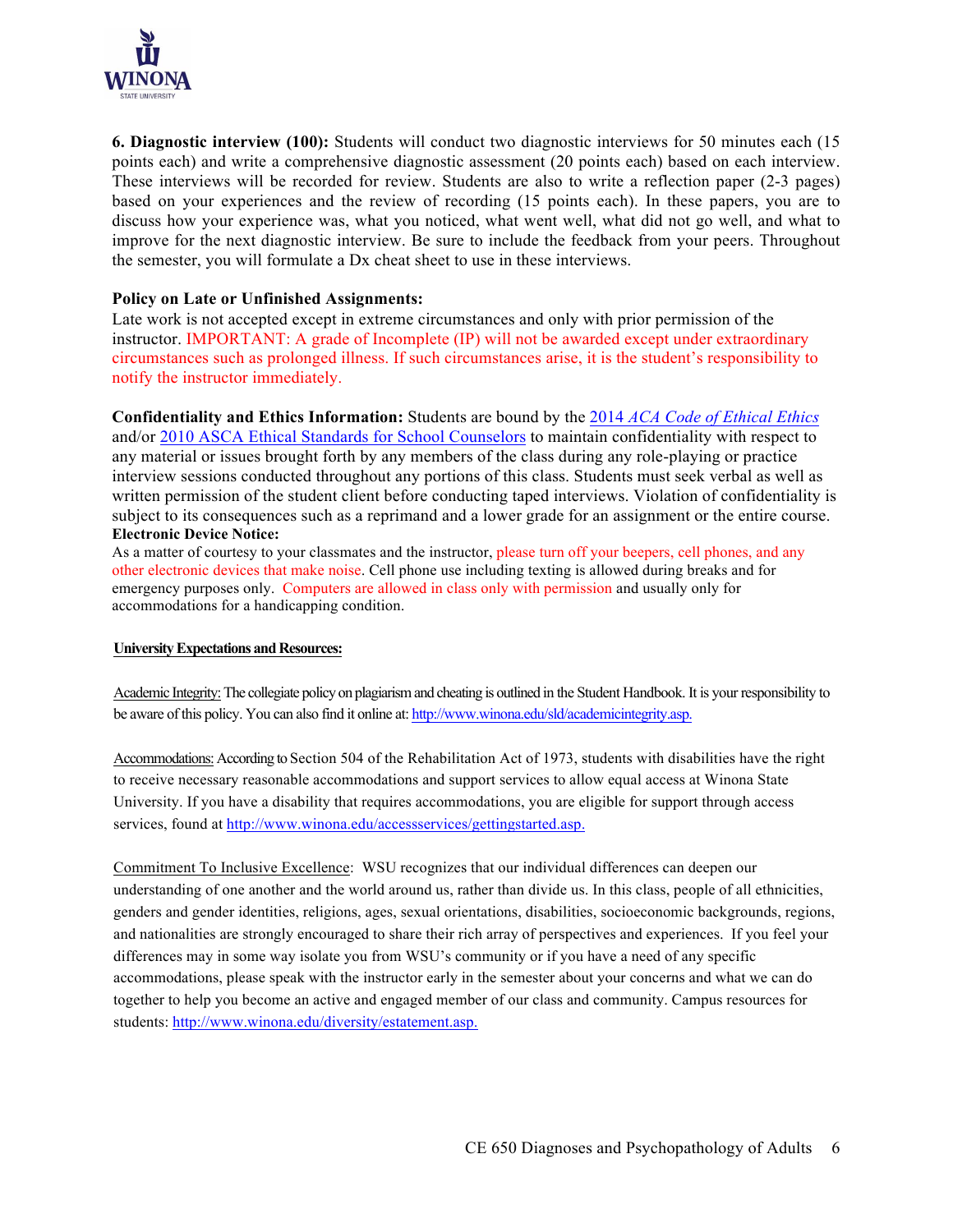

#### **Graduate Student Resources:**

General Information: Academic calendar, forms and other procedures for graduate students can be found at http://www.winona.edu/gradstudies/currentstudents.asp

WSU-Rochester Student & Campus Services, UCR Room SS128, 285-7100, (www.winona.edu/rochester/) :

- RCTC Counseling Center, UCR Room SS133; 285-7260 (www.rctc.edu/counseling\_career\_center/)
- UCR Learning Center, UCR Room AT306; 285-7182

Counseling Services : Graduate school can be very stressful. Counselors are available in Winona and through partnership with RCTC on the UCR campus to help you with a wide range of difficulties. WSU counselors in Winona are located in the Integrated Wellness Complex 222 and they can be reached at 457-5330. The RCTC Counseling Center is located in SS 133 and can be reached at 285- 7260.

Other Support Services: WSU-Rochester Student & Campus Services Office and the WSU Inclusion and Diversity Office are dedicated to helping students of all races, ethnicities, economic backgrounds, nationalities, and sexual orientations. They offer tutoring and a wide range of other resources. The WSU-R Student & Campus Services Office is located in Room SS128 on the UCR campus and can be reached at 285-7100. The WSU Inclusion and Diversity Office is in Kryzsko Commons Room 122, and they can be reached at 457-5595. Information about the *KEAP Center*, dedicated to supporting diversity on campus, can be found here: http://www.winona.edu/diversity/22.asp.

- *UCR Learning Center -Rochester* For help with writing and the development of papers on the WSU-Rochester campus, contact personnel in AT306 or call 285-7182.
- *Writing Center - Winona:*The Writing Center offers free, individualized instruction in all forms and disciplines during any stage of writing, reading, or research. Call 507.457.5505 for an appointment. Walk-ins also welcome.

Student Grievances: Students are encouraged to speak directly with instructors when concerns arise. When issues cannot be resolved between the student and the instructor, students have the right to due process. Such complaint procedures are available online at: http://www.winona.edu/sld/studentgrievance.asp

| #              | Assignment                                                        | <b>Related Scoring Rubric</b> | <b>Points Possible</b>      |
|----------------|-------------------------------------------------------------------|-------------------------------|-----------------------------|
| 1              | Attendance and Participation                                      | 1                             | 14(1x14)                    |
| $\overline{2}$ | Journal Article Critiques                                         | $\overline{2}$                | 11(11x1)                    |
| 3              | Case studies $(+$ discussion)                                     | 3                             | 50(5x10)                    |
| $\overline{4}$ | DAs on movies $(+$ discussion)                                    | $\overline{4}$                | $95(20x3+5x7)$              |
| 5              | Case Scenario (+ genogram +<br>$WHODAS + role playing)$           | 5                             | $30(10+5+5+5x2)$            |
| 6              | Diagnostic Interview $(+ DA +$<br>review/reflection of recording) | 6                             | 100(50x2)<br>$*50=15+20+15$ |
| Total          |                                                                   |                               | 300                         |

**Evaluation**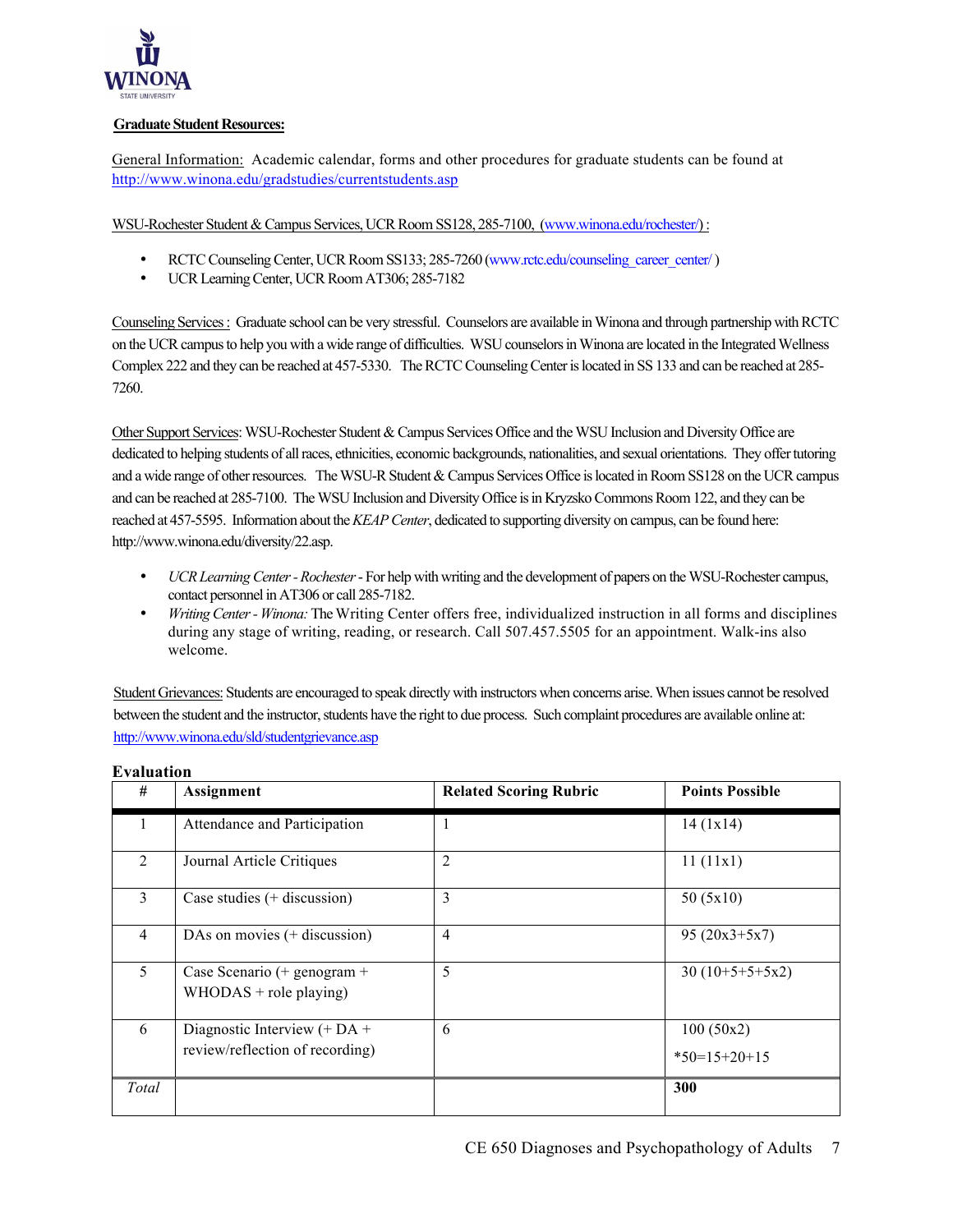

## **Scoring Rubrics**

1. Attendance and Participation (14)

| <b>Criteria</b>                             | $\blacksquare$<br><b>Extinguished</b>                                                                                   | $\blacksquare$<br><b>Proficient</b>                                                                                                                                                                                   | $\blacksquare$<br><b>Basic</b>                                                                                                                                                                 | $\blacksquare$<br><b>Non-Performance</b>                                                                                                                                                                           |
|---------------------------------------------|-------------------------------------------------------------------------------------------------------------------------|-----------------------------------------------------------------------------------------------------------------------------------------------------------------------------------------------------------------------|------------------------------------------------------------------------------------------------------------------------------------------------------------------------------------------------|--------------------------------------------------------------------------------------------------------------------------------------------------------------------------------------------------------------------|
| <b>E</b> Individual<br><b>Participation</b> | Regularly asks<br>questions or gives<br>responses that<br>indicate<br>reflection and<br>knowledge of<br>class material. | Occasionally asks<br>questions or gives<br>responses that<br>indication reflection,<br>some knowledge of<br>class material.                                                                                           | Rarely asks questions<br>or gives responses<br>that indicate<br>familiarity with class<br>material.                                                                                            | Does not ask questions<br>or give responses that<br>indicate familiarity<br>with topics for class.                                                                                                                 |
| <b>E</b> Group<br><b>Participation</b>      | Usually actively<br>participates in<br>small group<br>activities.                                                       | Reluctantly<br>participates in small<br>group activities.                                                                                                                                                             | Rarely participates in<br>small group<br>activities.                                                                                                                                           | Does not participate in<br>small group activities.                                                                                                                                                                 |
|                                             | Attends every<br>Attendance time and stays<br>until the end of<br>class.                                                | Misses one class,<br>turns in make up<br>paper that reflects<br>class. Is always on analysis, synthesis<br>and evaluation of<br>subject matter. Is<br>usually on time and<br>usually stays until<br>the end of class. | Misses more than<br>one class; makes up<br>classes by writing a<br>paper with an<br>analysis, synthesis<br>and evaluation of<br>subject matter.<br>Occasionally comes<br>late or leaves early. | Misses more than one<br>class; does not make up<br>missed classes with a<br>paper that indicates<br>analysis, synthesis and<br>evaluation of subject<br>matter. Frequently<br>comes late or leaves<br>class early. |
| <b>Overall Score</b>                        | <b>Extinguished</b><br>$14 - 15$                                                                                        | <b>Proficient</b><br>12 or more                                                                                                                                                                                       | <b>Basic</b><br>10.5 or more                                                                                                                                                                   | <b>Non-Performance</b><br>9 or less                                                                                                                                                                                |

# 2. Journal Article Critiques (11 points)

| <b>Criteria</b>                                       | 回<br><b>Extinguished</b><br>>4.5 points                        | $\blacksquare$<br><b>Proficient</b><br>>4 points                                | 回<br><b>Basic</b><br>$>3.5$ point                                                     | $\vert \mathbf{x} \vert$<br><b>Non-Performance</b><br>0-3 points                  |
|-------------------------------------------------------|----------------------------------------------------------------|---------------------------------------------------------------------------------|---------------------------------------------------------------------------------------|-----------------------------------------------------------------------------------|
| <b>APA Style</b>                                      | Less than 2 errors                                             | Less than 4 errors                                                              | Less than 6 errors                                                                    | More than 7 errors                                                                |
| <b>E</b> Relevance<br>to Class                        | Clearly relevant.                                              | Somewhat relevant                                                               | Vaguely relevant.                                                                     | Not relevant.                                                                     |
| <b>Article</b><br><b>Summary</b>                      | Well articulated in<br>student's own words.                    | Fairly well articulated Somewhat well<br>in student's own<br>words.             | articulated; some<br>"foreign" vocabulary.                                            | Extensive vocabulary<br>repeated from article;<br>student's words not<br>evident. |
| $\blacksquare$ Pros and<br>Cons of<br><b>Article</b>  | Pros and cons<br>present; well stated<br>and well thought out. | Pros and cons<br>present; fairly well<br>stated and fairly well<br>thought out. | Either pros or cons<br>missing; fairly well<br>stated and fairly well<br>thought out. | Either pros or cons<br>missing; poorly stated.                                    |
| <b>Student</b><br><b>Opinion of</b><br><b>Article</b> | Thoughtful and well<br>articulated.                            | Somewhat thought<br>out or poorly<br>articulated.                               | Either poorly thought<br>out or poorly<br>articulated.                                | Poorly thought out and<br>poorly articulated; or<br>completely missing.           |
| $\mathbf{x}$                                          | $\mathbf{x}$                                                   | $\vert x \vert$                                                                 |                                                                                       |                                                                                   |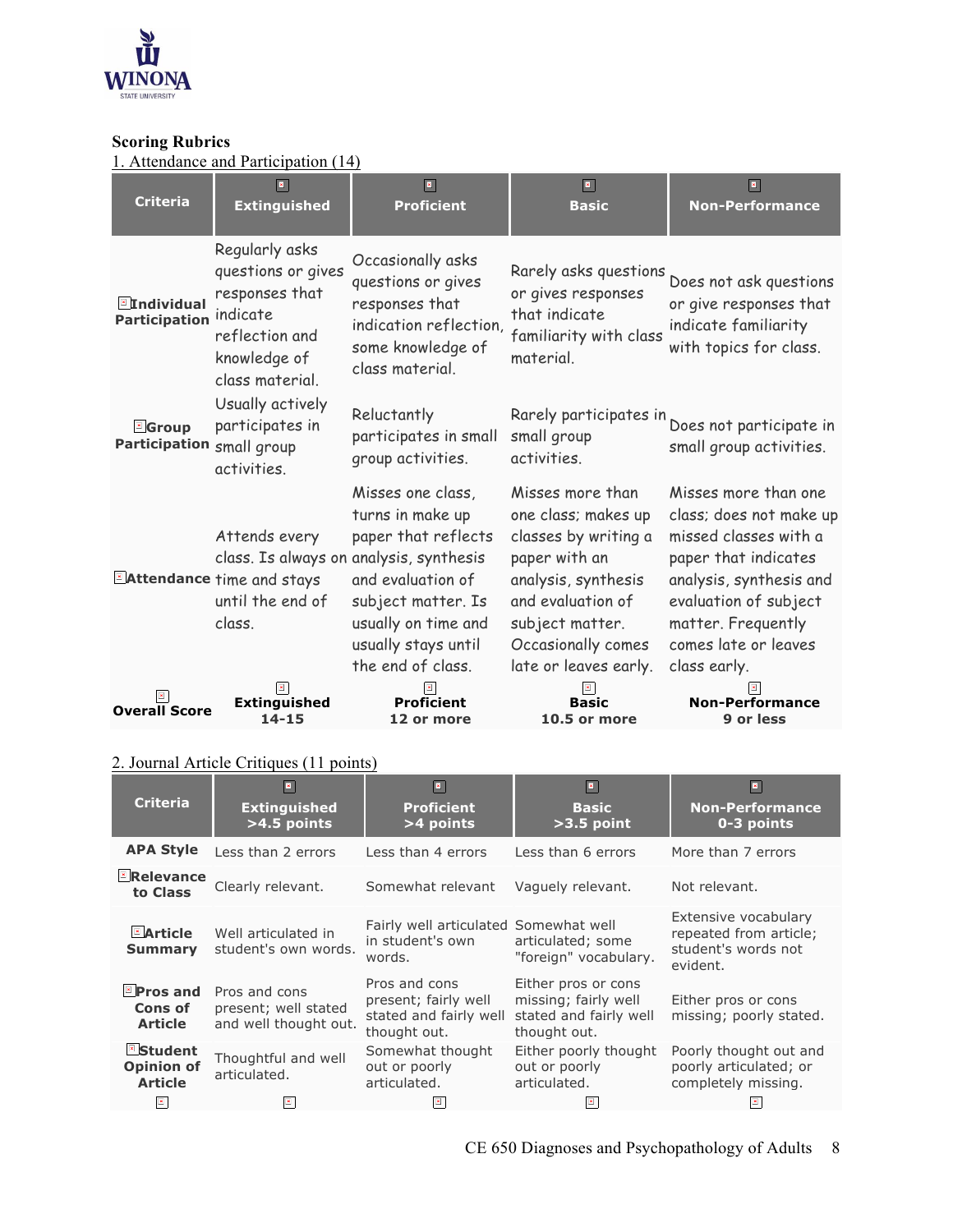

| <b>Overall Score</b> | <b>Extinguished</b> | <b>Proficient</b> | Basic        | <b>Non-Performance</b> |
|----------------------|---------------------|-------------------|--------------|------------------------|
|                      | <b>13.5 or more</b> | 12 or more        | 10.5 or more | 9 or less              |

# 3. Case Studies (50: 5 x10)

| <b>Presentation</b>                               | $\blacksquare$<br><b>Extinguished</b><br>4.5 points            | <b>Proficient</b><br>4 points                                      | $\blacksquare$<br><b>Basic</b><br>3.5 points                                             | $\blacksquare$<br><b>Non-Performance</b><br>0-3 points |
|---------------------------------------------------|----------------------------------------------------------------|--------------------------------------------------------------------|------------------------------------------------------------------------------------------|--------------------------------------------------------|
| <b>Discussion of</b><br>Sx and<br>differential Dx | Thorough and<br>comprehensive                                  | Perceive and<br>identify most of Sx<br>and some<br>differential Dx | Missing some<br>important Sx and<br>differential Dx                                      | Unable to identify Sx,<br>and possible Dx              |
| $\blacksquare$ final Dx and its<br>support        | Thoughtful and<br>appropriate due to<br>sufficient information | Seemingly<br>accurate, but there<br>may be more<br>appropriate Dx  | Missing necessary info Lack consideration<br>and considerations.<br>Possibly inaccurate. | and supportive data<br>for Dx. Inappropriate.          |

# 4. and 6. Diagnostic Assessment (20 x5)

| <b>Diagnostic</b><br><b>Assessment</b>                      | $\boxed{\mathbf{x}}$<br><b>Extinguished</b><br>20 points                                                                                                                                                                                                       | $\blacksquare$<br><b>Proficient</b><br>18 points                                                                                                                               | $\boxed{\mathbf{z}}$<br><b>Basic</b><br>16 points                                                                                                                     | $\blacksquare$<br><b>Non-Performance</b><br>0 points                                                                                                                                                                                                               |
|-------------------------------------------------------------|----------------------------------------------------------------------------------------------------------------------------------------------------------------------------------------------------------------------------------------------------------------|--------------------------------------------------------------------------------------------------------------------------------------------------------------------------------|-----------------------------------------------------------------------------------------------------------------------------------------------------------------------|--------------------------------------------------------------------------------------------------------------------------------------------------------------------------------------------------------------------------------------------------------------------|
| <b>Symptomology</b><br>and Differential<br><b>Diagnosis</b> | Symptomology<br>completely fits<br>diagnostic criteria in<br>$DSM-5$ ;<br>Differential diagnosis<br>is present and<br>accurate                                                                                                                                 | Symptomology<br>mostly fits diagnostic diagnostic criteria in<br>criteria in DSM-5;<br>present, inaccurate                                                                     | Symptomology<br>partially fits the<br>the DSM-5;<br>Differential diagnosis Differential diagnosis<br>is not present or not<br>relevant.                               | No symptoms fit the<br>diagnostic criteria<br>from DSM-5;<br>Differential diagnosis<br>is not present.                                                                                                                                                             |
| ⊠History                                                    | Family of origin,<br>cultural<br>considerations,<br>current stressors,<br>other, developmental other,<br>history, losses,<br>trauma, CD, medical, history, losses,<br>psychiatric, other<br>agency involvement<br>completely present,<br>and totally accurate. | Family of origin,<br>cultural<br>considerations,<br>current stressors,<br>developmental<br>trauma, CD medical,<br>psychiatric, other<br>agency involvement<br>mostly included. | Few elments of<br>family of origin,<br>cultural<br>considerations,<br>current stressors,<br>history, losses,<br>psychiatric, other<br>agency involvement<br>included. | No elements of<br>family of origin,<br>cultural<br>considerations,<br>current stressors,<br>other, developmental other, developmental<br>history, losses,<br>trauma, CD, medical, trauma, CD, medical,<br>psychiatric, other<br>agency involvement<br>are present. |
| Diagnostic<br>Summary/Case<br>Conceptualization             | Complete and<br>excellent synthesis of Good synthesis of all Fair synthesis of all<br>all elements of the<br>DA.                                                                                                                                               | elements of the DA. elements of the DA.                                                                                                                                        |                                                                                                                                                                       | Poor synthesis of all<br>elements of the DA.                                                                                                                                                                                                                       |

Grade Scale:

 $\overline{A} = 300-271(91-100\%)$  $B = 270 - 241(81 - 90\%)$  $C = 240 - 211(71 - 80\%)$  $D = 210$  (70%)